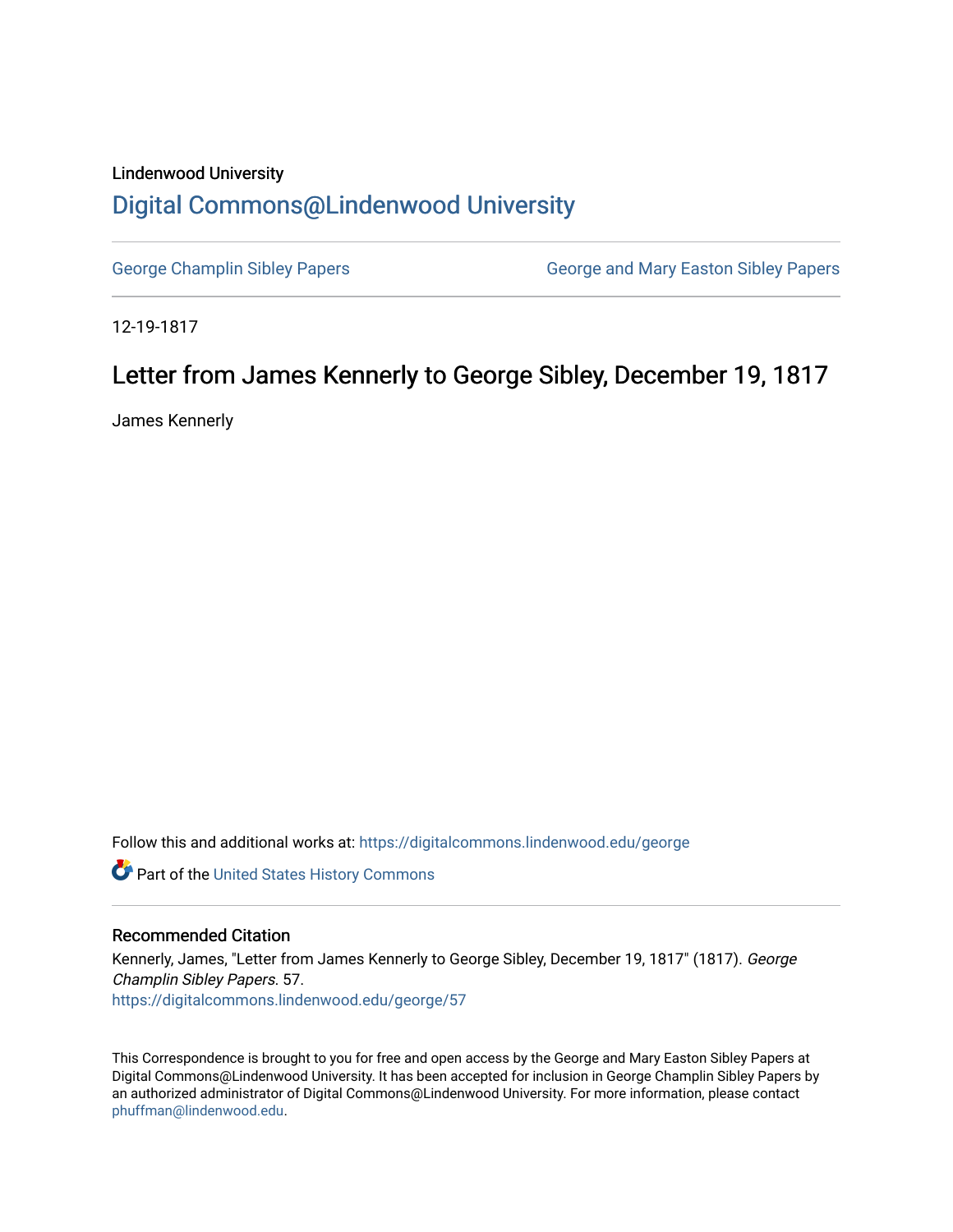St Louis December 19th 1817

D Sir,

Nothing affords me more pleasure than an oppertunity of writing you a few lines. day before yesterday your express arrived without any communication from Mr Eley which is of little consequence as things have turned out-

You mention that winter has commenced with you I can say the Same and I take it there are few so fortunate as you are in being prepared for it- Wood is now Selling at the rate of \$6-cord & 3 feet long pork \$7 & 8- and Butter 50 cts- and none to be had- every thing in proportion. the Devil for young house keeprs. I have employd two hands and set them to diging stone cole out at Galatins yesterday for an experiment-

Our Town is by no means as lively as I had anticipated the Theatre which was to have commenced before this time I believe is all a takein there is no house for Balls- that can be had So I think the inhabitants of St Louis- perhaps for the first time will Spend a dreary winter- In fact from the General Tenor and disposition manifested by our citizens- I have no doubt but a total disolution of harmony and Sociability must take place. Such cursed partisipation by one part of the community in the acts of the other part, and such violent proceedings that the prejudices of the husband appears to creep into his whole family. thereby Starting the womens toungs with a clatter ungovernably Tremendious- I will leave this place in January for the East. I think & will be back the first of april- Gov Clark & Genl Rector left this place three weeks ago for Washington. Mr. Forsyth and Lawless goes on in a few days. The Bank of St. Louis has had an election for Directory. and played the Devil- Turned out Gen Rector. T. Hunt. Pitcher. Price. Douglass & Simpson- Col. Tucker Col. Rector. J. Wilkinson. Oliphant Smith (N. Y.\*) a Mr. Mason & the two collets put in- plenty of Stock advertised for Sale- Since I wrote to you last I have been up to Salt River exploring that country a little and I find it will inevitably be a flourishing country-The paymaster Mr. Gant arrived a few days since from Prarie du Chein and Brot letters from our old friend Johnson he going on much as usual except that he has an oppertunity of becoming very popular among the Indians having a very large amt of goods to distribute as presents sent on expressly marked Indn Presents P. D. C.- Some person has put Miss Lara Gantt into his head and he appears to be quite full of her taking into Consideration that She is from Maryland and all that but I am really fearfull that he has lived too long by more days (dogs?) than one- Thorps case has Some what Subsided and he is by Some Gentlemen more highly respected than ever- The Miss Lees are now with me. & Mr. Wilt has a Sister arrived who is Beautifull. by hard persuasion a masonic Ball is to take place on the 27th. in your last letter you inclosed your accounts and as no arrangement has been made for the paymt of agents- I can Send you but part of the money say. \$30. I would Send you the whole but I am raking & Scraping for funds to go the eastward- Judge Barton has Resigned & Coln Tucker is appointed in his place. Judge of the circuit Court. The rage of Speculation has Subsided a little and I think it had arrived to such a pitch